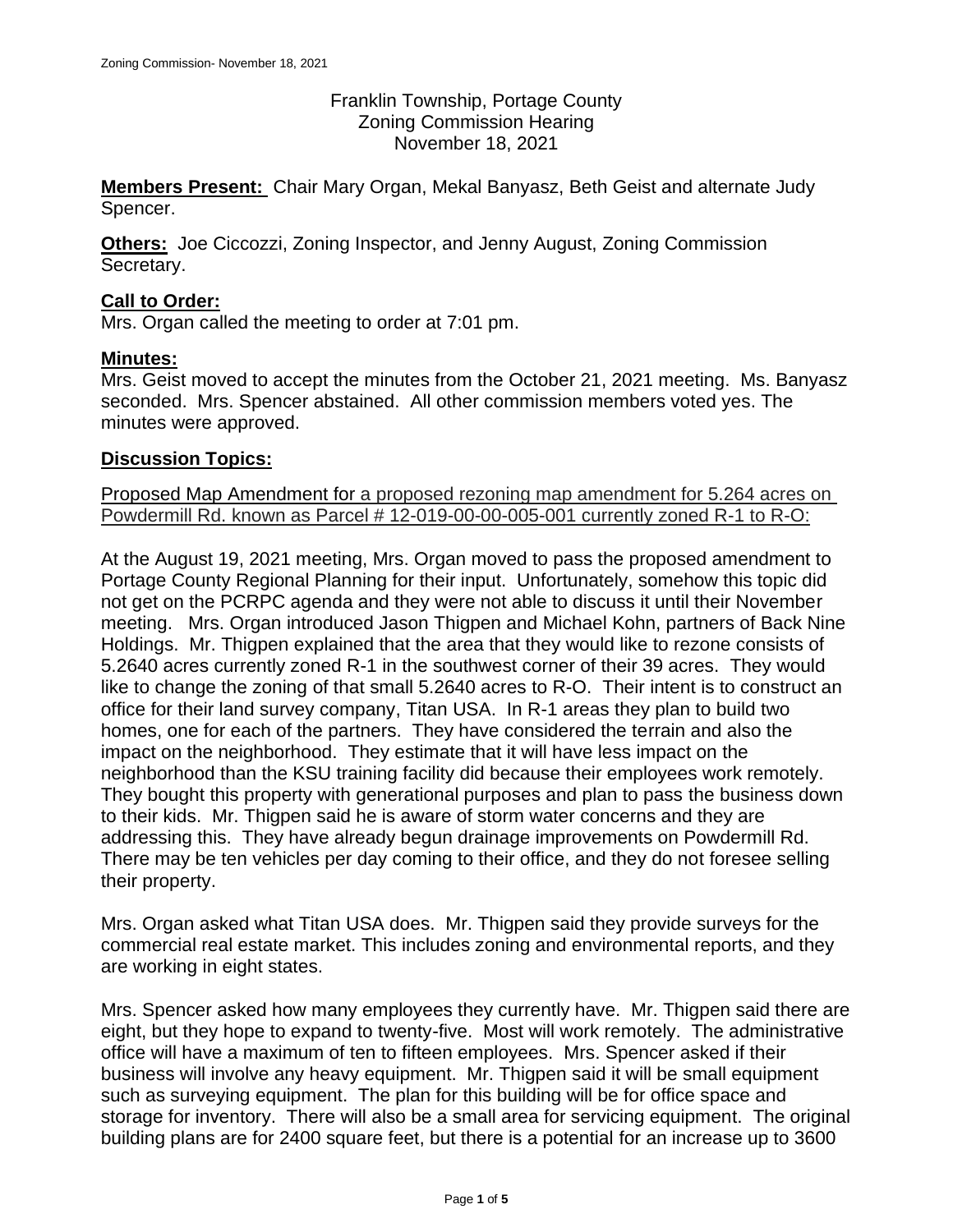to 4000 square feet. This will be a commercial steel structure, gray and black with stone, and nicely landscaped

Mrs. Organ asked if the property is big enough that they won't need to remove many trees. Mr. Thigpen said there is a big front yard setback with the drive being southwest and curving up and in. They are looking into developing a private road on the 5.2640 acre lot with a cul-de sac to allow access to their home sights.

Mrs. Geist wondered if they would need to be zoned commercial. Mr. Thigpen said the drafting makes it "Research". Mrs. Geist asked if the private road will be paved. Mr. Thigpen said yes, and the parking area as well. They are planning to put in a sizeable buffer as well as create a berm along Powdermill Road. Mrs. Geist asked if clients come there. Mr. Thigpen said very few, and there are no heavy trucks. There will be maybe ten to fifteen cars per day.

Ms. Banyasz asked if there will be any delivery trucks. Mr. Thigpen said no.

Mrs. Organ asked if all of the work will take place inside the building. Mr. Thigpen said they may be outside to train new surveyors or calibrate equipment. Mrs. Organ asked a bout noise. Mr. Thigpen said there won't be noise. There is a lot more noise from the KSU games. Mrs. Organ asked if they will be using any chemicals. Mr. Thigpen said no. Mrs. Organ asked why they chose that corner. Mr. Thigpen said they originally were planning to use the northwest corner but decided they could enjoy more of the property for personal use by keeping the office space by the KSU training center. Mrs. Organ asked how many homes they are planning to build. Mr. Thigpen said originally, they were looking to build eight to ten homes, but now they are thinking of just building two homes, one for each partner. Mrs. Organ asked if they plan to request any variances. Mr. Thigpen said no. The building is within code with 16-foot sides and a 4-foot pitch in the roof for a total height of 20 feet. Mrs. Geist asked if they are planning for any other structures on the 5 acre lot. Mr. Thigpen said they are not planning anything else.

Mrs. Spencer said she thinks of steel structures like railroad cars. She was concerned that this building would look like a railroad car. Mr. Thigpen said they will have dark grey vertical lines with black trim, about a dozen large windows and three doors. He plans to make it look nice.

#### Public Comment

Mrs. Organ opened the meeting up to public comment and reminded the public guests to address all comments and questions to the commission.

Mr. Tom Clapper of 5699 Powdermill Road said they all wanted homes, and now there is commercial activity. Mr. Thigpen is using residential property for business and saving money. Mr. Clapper said using "Research and Office" hides commercial. What if other businesses do this with other parcels in the area. Powdermill Road is a residential area. There are other areas he could do this besides a residential area.

Mr. Tony Gosmer of 5950 Powdermill Road asked if Mr. Thigpen has explored low emission security lighting. Mr. Thigpen said they have not looked into that, but they want to be good neighbors and he will definitely look into it. They do plan to deflect light by using lights from the ground up, not on poles.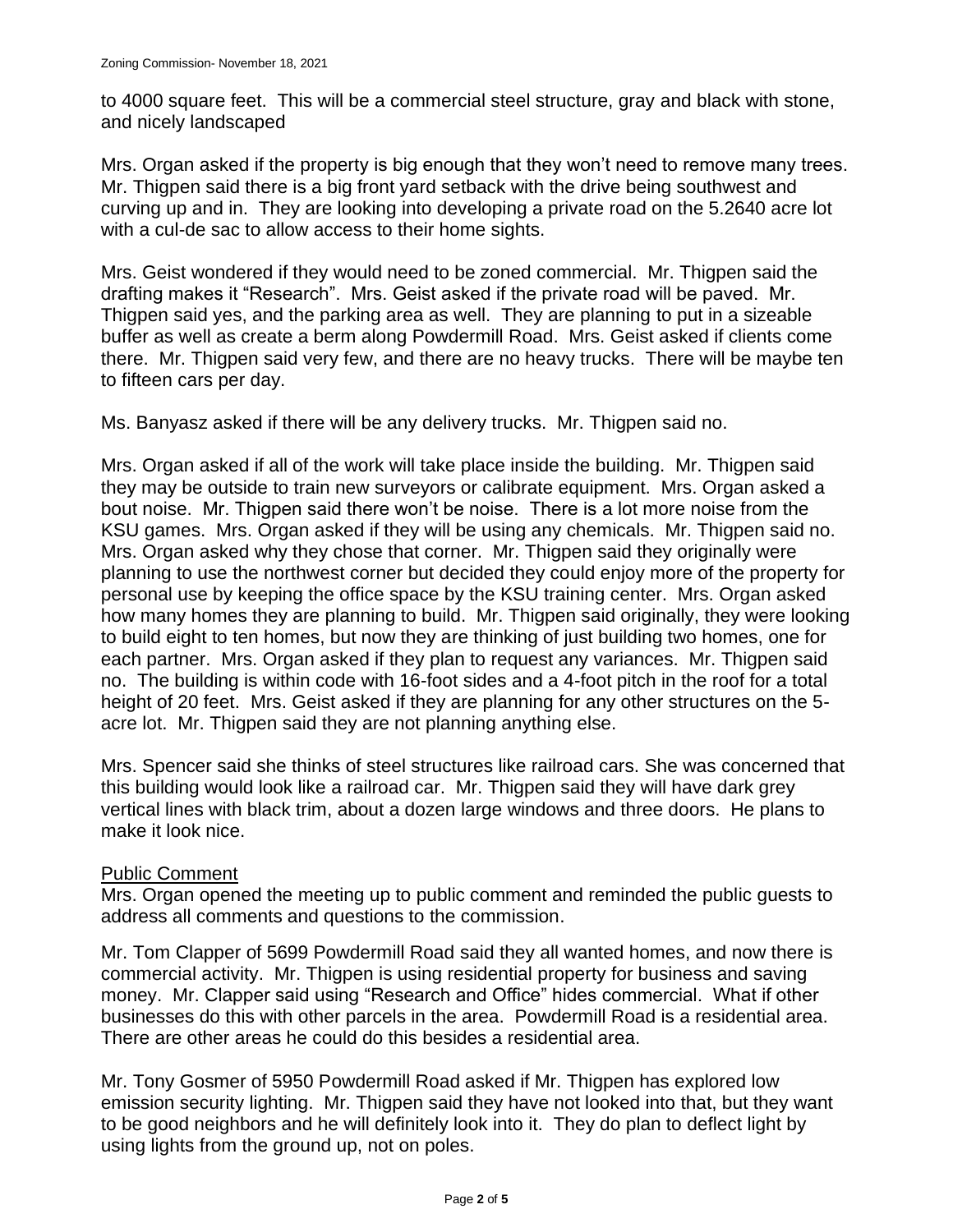Laura Davis of 5699 Powdermill Road asked the commissioners what kind of conceptualizing did they consider for this. Last year 40 people from this area showed up. The will of the people is to keep this area residential. Mrs. Organ said the commission looks at each proposal individually. They listen to everyone who speaks. Last year the request was an R-4 application. Mrs. Davis said the will of the people was very clear last year. Ms. Banyasz said the point she would make is that it is never over. The commission must consider any proposal brought before them. She will never forget her experience with the Redwood Development a year ago, or the sense of community these neighbors have. Mrs. Geist said she lives in this neighborhood and has to listen to what is presented and look at it objectively. Mrs. Davis said there are more residents in attendance tonight with opposition to this than there are owners. The owners have been vague and she keeps hearing "future growth" of business, not families. The case is not clearly laid out.

Mrs. Debby Parshall of 5711 Powdermill Rd said she loves her neighborhood and has lived there for 21 years. They look to the zoning commission to protect them.

Mr. Kenneth Parshall of 5711 Powdermill Road said he is concerned that if this zoning amendment is approved, what stops someone else doing this. Mr. Thigpen has been talking about growth, and plans to expand. Schneller was there 50 years ago because they needed the railroad. He is concerned that things will continue to turn towards commercial.

Mr. Tom Clapper said R-O, Research-Office is administrative, financial, clerical, and drafting. It sounds like a processing center.

Mrs. Spencer said she wants to preserve open land, but can't go around buying it all. Realistically, there are acres! Most people want to buy land for homes or offices. She said the Davey Tree R-O area is beautifully landscaped and open. There is no harm done.

Mr. Reed Havel of 2371 Monaco asked Mr. Thigpen what kind of acreage he is building the two residential properties on and if he will move there. Mr. Thigpen said each partner will have about 14-15 acres with a home for each partner. He said they will impact the neighborhood, but in a positive way. They could potentially have put in more homes and sold them for big money. They decided their two homes and a small office were the best fit for the neighborhood.

Mrs. Organ closed public comment and asked the commission if there was any more public comment. Mrs. Geist asked if Mr. Thigpen can put an accessory building on one of the properties. Zoning Inspector Ciccozzi said he would be able to with a variance. Mrs. Davis asked if the accessory building would require a zoning change. It would not. Mrs. Organ said R-1 zoning can have a home business but the size of the accessory building may need to be considered. Mr. Parshall asked if there is a limit to the number of buildings. Mr. Ciccozzi said the limit is two with a maximum height in Research Office district of 40 feet. Mr. Thigpen said he has lived in this area a long time. This is home to him. He will be rational and logical. They must plan for growth now, and if he outgrows the building, they would consider another site. They will be residents of this neighborhood. Mr. Parshall said if they grow out of it and sell it in 20 years, what will the next owner do? Mrs. Organ said they consider that with every change. She said they are only a recommending board. The Trustees will make the final decision.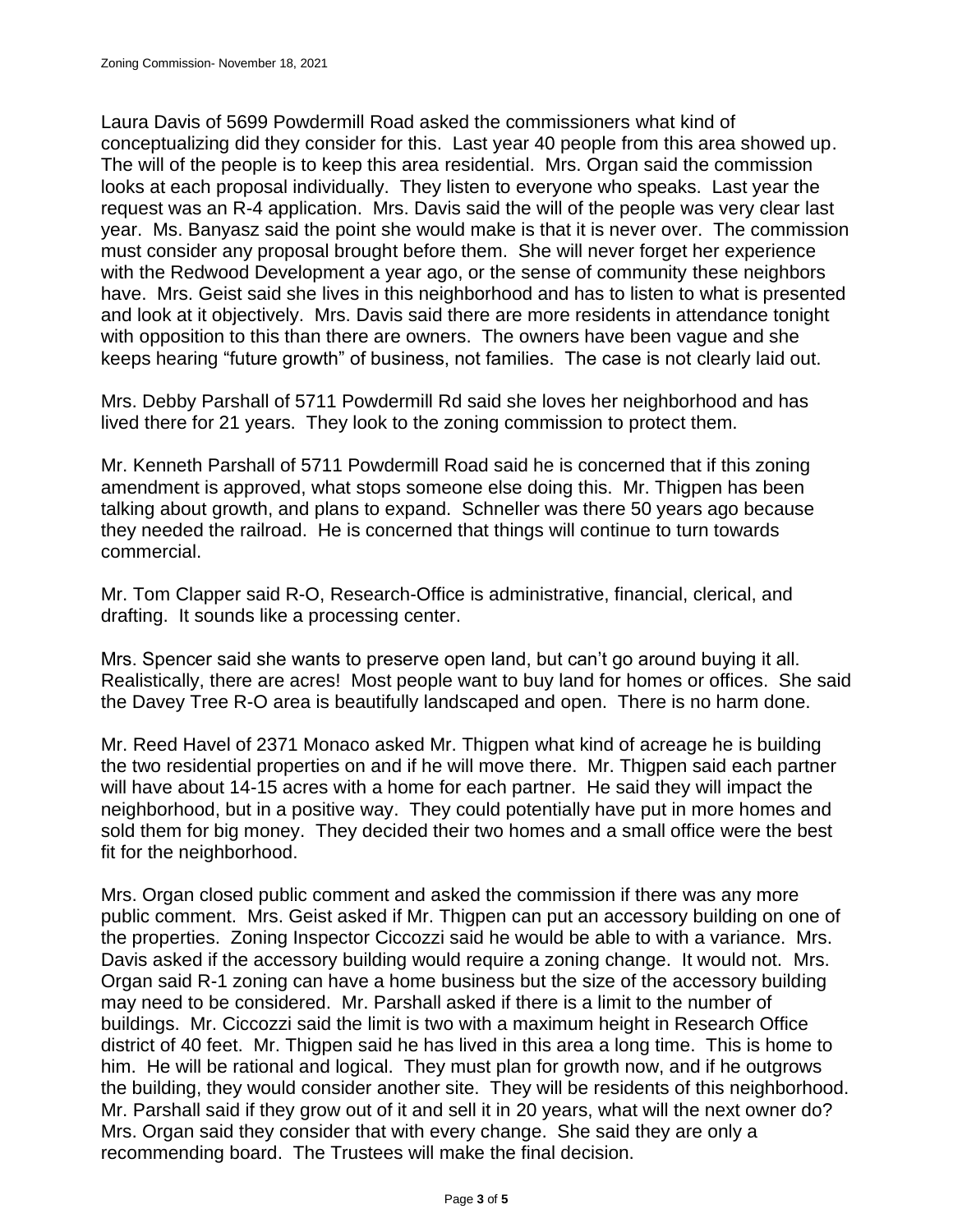Mrs. Geist said the Portage County Regional Planning Commission said this could lead to others coming in and doing the same thing. It is her concern that Mr. Thigpen is opening a pandoras box. Mr. Thigpen said knowing the neighbors' concerns, if "down the road" he thinks their company will outgrow the building, they would consider petitioning to rezone back to R-1 if they were going to sell and move out. Mrs. Davis said R-1 is defined to preserve the neighborhood.

Mr. Ciccozzi said he would like to comment. He said the Zoning Resolution permits and provides for changes. Mr. Thigpen is following the zoning resolution to the letter. In his opinion, this will not affect the neighborhood. There is already commercial property in the area. Trustees do not want student housing. This property could have had 60 homes. The applicant is asking for two homes and one structure. Mr. Ciccozzi thinks this is a great solution.

Mr. Parshall said it would be fine if he left it R-1 and built a building.

Mr. Gosmer said that when the golf course closed in January 2016, he is front and center of the 17<sup>th</sup> fairway. He likes the green space and nature and he would have to move if it became a big development. He has met with Mr. Thigpen and he has observed his family out cleaning up the property. He does not think Mr. Thigpen would do anything to screw up this property. They appear to be using the beautiful property as it should be used. It's a nice piece of property and he hopes they maintain the integrity of it.

Mrs. Organ moved to change the 5.2640 acres currently zoned R-1 to R-O. Ms. Banyasz seconded the motion. The vote was as follows: Mrs. Geist- yes, Mrs. Spencer- no, Mrs. Organ- no, Ms. Banyasz- no. The motion fails and the zoning request is not recommended. The Trustees will make the final decision probably at the January 11, 2022 meeting.

# Medical Marijuana:

Mrs. Organ explained to the commissioners that more licenses are opening up in the state and the Board of Trustees would like the zoning commission to determine where these facilities would be allowed in the township. The Board of Zoning Appeals has approved one request for a dispensary in the commercial district of SR 59.

Mrs. Geist said she has reviewed the Rootstown medical marijuana documents and they are tied into their code similar to pharmacies. In Franklin Township, pharmacies are commercial, so she thinks the medical marijuana facilities should go in commercial areas.

Mrs. Organ said the commission needs to look at cultivation and production facilities as well as dispensaries.

Mr. Ciccozzi said the dispensary that was granted approval was located at 2108 SR 59, which is zoned C-1/I-1. Schneller is I-2/C2. Mrs. Organ said drug stores can be located in any C-1, R-1/C-1, C-1-B, C-1/R-3, I-2/I-2/C-2 districts, or as a conditional use in any of those districts. The state has outlined many restrictions in the Ohio Revised Code. Mrs. Organ would like to make sure there is a 500 foot setback to any residential boundaries. She said she had an opportunity to watch the "Herbology" store in Akron, and it had no more traffic than a small business. All were normal looking people, and all wearing masks.